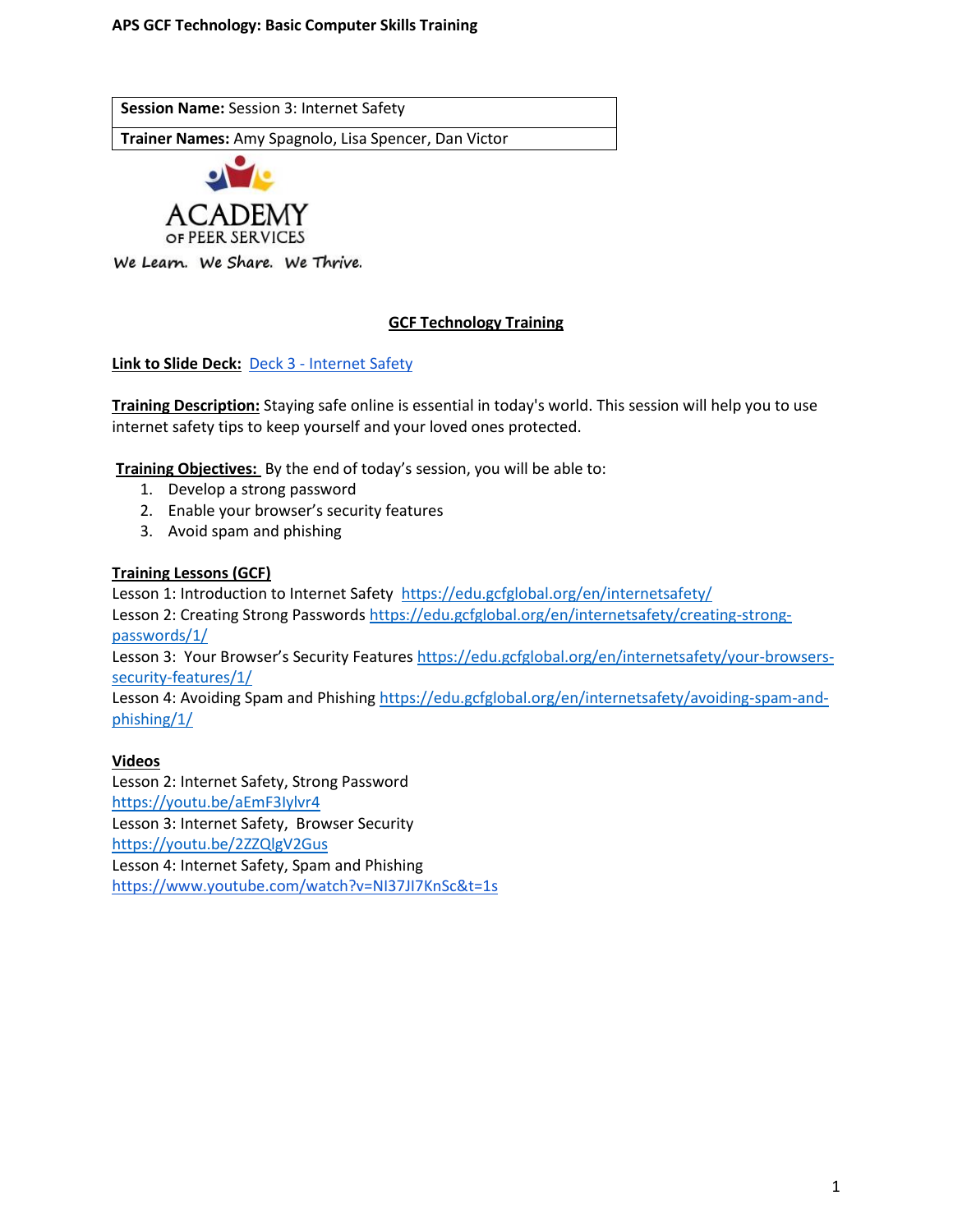| <b>Time</b> | <b>Content</b>                                                                                                                                                                                                                                                                                                                                                                                                                                                                                                                                                                                                                                                                                                                                                                                                                                                                                                                                                                           | <b>Resource</b> | <b>Facilitator</b> |
|-------------|------------------------------------------------------------------------------------------------------------------------------------------------------------------------------------------------------------------------------------------------------------------------------------------------------------------------------------------------------------------------------------------------------------------------------------------------------------------------------------------------------------------------------------------------------------------------------------------------------------------------------------------------------------------------------------------------------------------------------------------------------------------------------------------------------------------------------------------------------------------------------------------------------------------------------------------------------------------------------------------|-----------------|--------------------|
| (minutes)   |                                                                                                                                                                                                                                                                                                                                                                                                                                                                                                                                                                                                                                                                                                                                                                                                                                                                                                                                                                                          |                 |                    |
| 2 mins      | Welcome and Introductions (be sure to record the zoom<br>session)                                                                                                                                                                                                                                                                                                                                                                                                                                                                                                                                                                                                                                                                                                                                                                                                                                                                                                                        | PP <sub>1</sub> | LS.                |
|             | Good afternoon and thank you all for joining us for today's<br>$\bullet$<br>session on Internet safety. This session, and all others in our<br>APS Computer Basics Training, has been developed based<br>on the Goodwill Global Community Foundation online<br>training. The APS/Goodwill collaboration enables you to<br>take the Goodwill training modules on the GCF website and<br>then request credit for them via your APS account. For full<br>instructions on completing the GCF modules and earning<br>credit toward the CPS renewal, please click on the link in the<br>chat. https://youtu.be/InHnZ-DMjEY <put chat="" in="" link="" the=""><br/>I am ______________ and I will be co-facilitating today with<br/><math display="inline">\bullet</math><br/>my fellow intern, ___________<br/>co-presenters give a wave to the camera but don't<br/><math>\circ</math><br/>introduce themselves</put>                                                                         |                 |                    |
|             | Ask: Please introduce yourselves in the chat (feel free to<br>include your name, the organization you work or volunteer<br>at, a hobby or fun fact).<br>$\circ$ co-presenters also answer the introduction questions in<br>the chat<br>Please pause-allow for participants to answer<br>$\circ$                                                                                                                                                                                                                                                                                                                                                                                                                                                                                                                                                                                                                                                                                          | PP <sub>2</sub> |                    |
|             | Thank you all for the introductions! It's nice to learn a little bit<br>more about you all as we begin our session together. I will turn<br>the presentation over to my co-facilitator, when y to lead us<br>through some housekeeping.                                                                                                                                                                                                                                                                                                                                                                                                                                                                                                                                                                                                                                                                                                                                                  |                 |                    |
| 3 mins      | Housekeeping<br>Notification that session is being recorded<br>Directions for registering for the GCF tutorials, working on<br>٠<br>the tutorials, earning a certificate of completion, requesting<br>CE credit for the modules completed via the academy are<br>available on the Virtual Learning Community. Rita Cronise<br>provided this overview on Monday September 27th. That<br>recording can be accessed at the VLC https://aps-<br>community.org/faces-places-webinar-series/ <put in<br="" link="">the chat&gt;<br/>If you need to take a break, please stay muted and feel free<br/><math display="inline">\bullet</math><br/>to turn off your camera.<br/>Request to use the chat box for questions, co-trainer will<br/><math display="inline">\bullet</math><br/>moderate those questions; stay muted during the training<br/>part of today's session.<br/>There will be time for discussion and Q&amp;A after the lesson.<br/><math display="inline">\bullet</math></put> | PP <sub>3</sub> | <b>DV</b>          |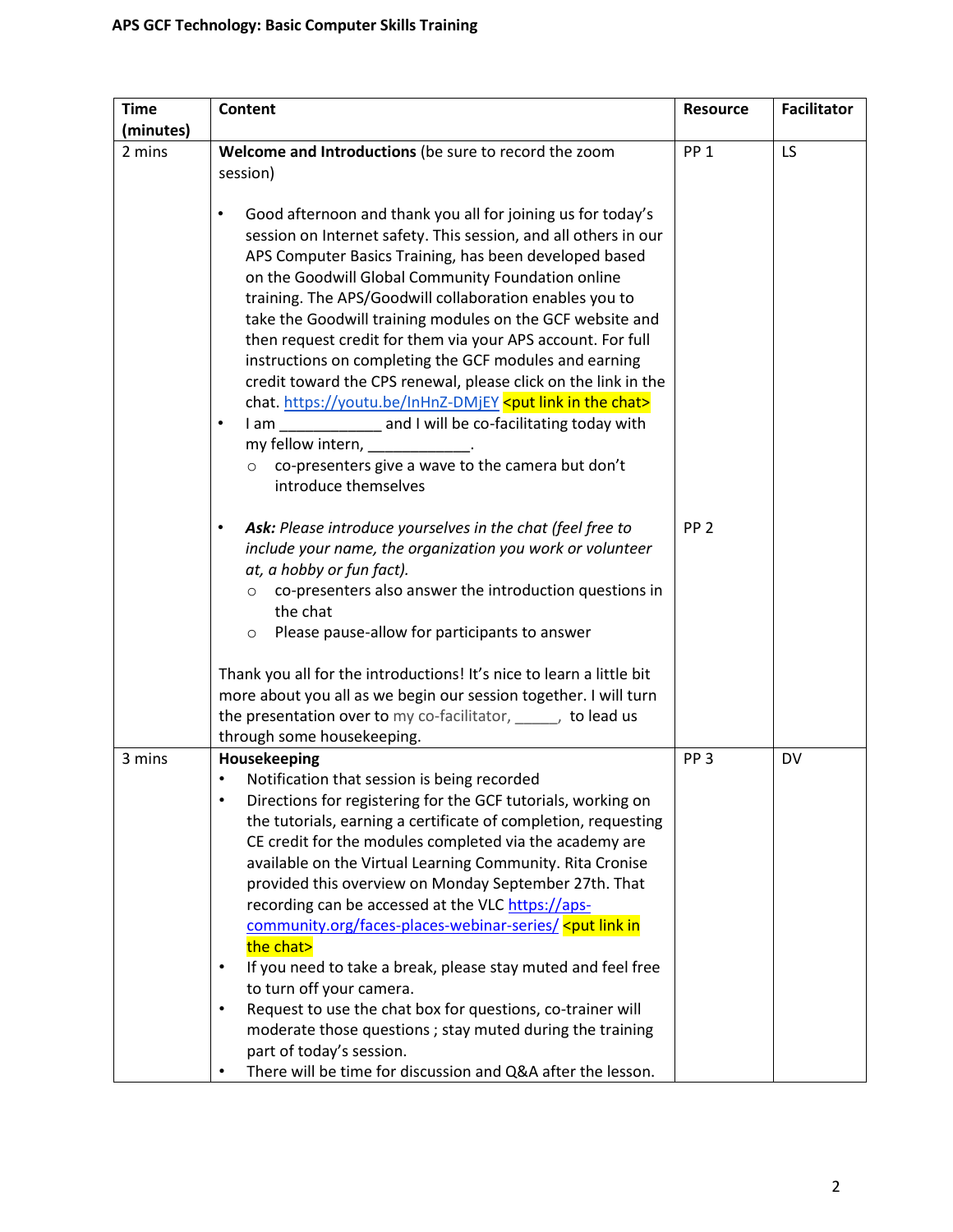|        | Schedule of GCF trainings (Mondays, Wednesdays; Fridays<br>$\bullet$<br>are for checking in and receiving additional support; the<br>series runs for three weeks; series repeated again for three<br>additional weeks)<br>https://bit.ly/GCF-Training <put chat="" in="" link="" the=""><br/><math display="inline">\bullet</math><br/>We will provide a link to all of the resources we are using<br/><math display="inline">\bullet</math><br/>today at the end of the session.<br/>We also provide additional support and services.</put>                                                                                                                                                                                                                                                                                                                                                                                                                                                                                                                                                 |                 |           |
|--------|----------------------------------------------------------------------------------------------------------------------------------------------------------------------------------------------------------------------------------------------------------------------------------------------------------------------------------------------------------------------------------------------------------------------------------------------------------------------------------------------------------------------------------------------------------------------------------------------------------------------------------------------------------------------------------------------------------------------------------------------------------------------------------------------------------------------------------------------------------------------------------------------------------------------------------------------------------------------------------------------------------------------------------------------------------------------------------------------|-----------------|-----------|
| 3 mins | <b>Information on Additional Supports/Services</b>                                                                                                                                                                                                                                                                                                                                                                                                                                                                                                                                                                                                                                                                                                                                                                                                                                                                                                                                                                                                                                           | PP <sub>4</sub> | <b>DV</b> |
|        | We will offer GCF Lesson Review Sessions on Fridays from<br>$\bullet$<br>12:00 to 1:00. These virtual, live support sessions will<br>review any part of the lesson content that you'd like to<br>revisit from the Monday and Wednesday GCF / APS Skills<br>Training sessions.<br>Beginning in November, we will also offer One2One<br>$\bullet$<br>tutoring and support. The One2One sessions are live,<br>online, peer tutoring. Support is offered for any one of the<br>13 CORE courses. You will be able to register for 30-minute<br>sessions (up to 3 sessions per week) using our online<br>calendar. The link to the calendar will be sent out via the<br>APS announcement center soon so please stay tuned!<br>The videos that we are using for the Internet Safety<br>$\bullet$<br>module, developed by GCF, are available on the APS<br>YouTube Playlist. The link for that playlist is in the<br>chat. < put link in the chat><br>https://youtube.com/playlist?list=PL007352170EA6EB06<br>We would like to share the learning objectives for the<br>$\bullet$<br>training today. |                 |           |
| 2 mins | <b>Learning Objectives</b>                                                                                                                                                                                                                                                                                                                                                                                                                                                                                                                                                                                                                                                                                                                                                                                                                                                                                                                                                                                                                                                                   | PP <sub>5</sub> | <b>DV</b> |
|        | By the end of today's session, you will be able to:<br>Develop a strong password<br>Enable your browser's security features<br>$\bullet$<br>Avoid spam and phishing<br>$\bullet$<br>My co-facilitator____, will now take us through the GCF Lesson<br>for Objective 1.                                                                                                                                                                                                                                                                                                                                                                                                                                                                                                                                                                                                                                                                                                                                                                                                                       |                 |           |
| 5 mins | <b>GCF Training Content and Practice:</b><br>Lesson 1: Introduction to Internet Safety<br>https://edu.gcfglobal.org/en/internetsafety/<br><put chat="" in="" link=""><br/>There's almost no limit to what you can do online. The<br/><math display="inline">\bullet</math></put>                                                                                                                                                                                                                                                                                                                                                                                                                                                                                                                                                                                                                                                                                                                                                                                                             | PP <sub>6</sub> | LS.       |
|        | Internet makes it possible to access information quickly,<br>communicate around the world, and much more.<br>Unfortunately, the Internet is also home to certain risks,<br>such as malware, spam, and phishing. If you want to stay<br>safe online, you'll need to understand these risks and learn<br>how to avoid them.                                                                                                                                                                                                                                                                                                                                                                                                                                                                                                                                                                                                                                                                                                                                                                    |                 |           |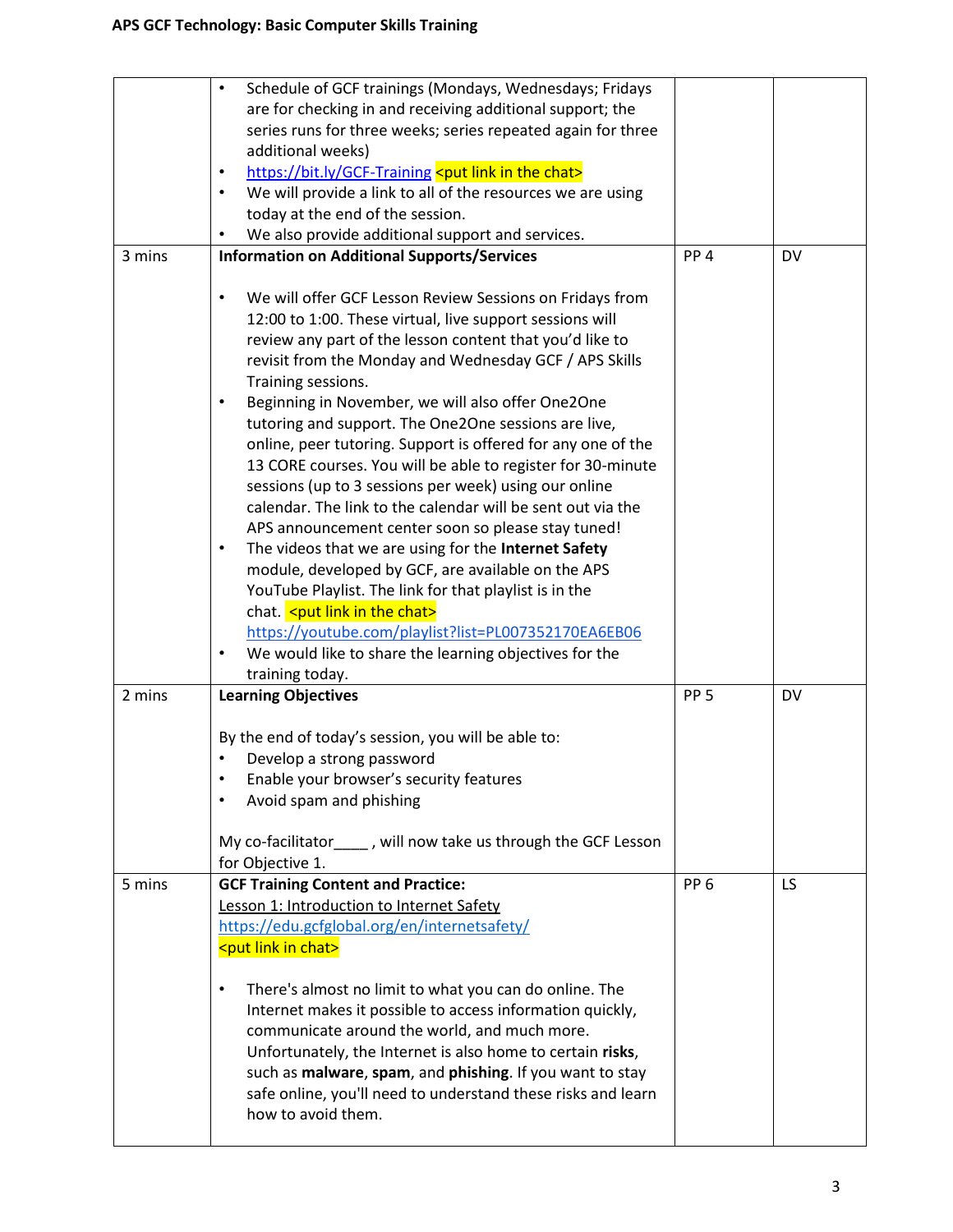|        | Computers can often give us a false sense of security. After<br>$\bullet$ |                 |           |
|--------|---------------------------------------------------------------------------|-----------------|-----------|
|        | all, no one can physically harm you through a computer                    |                 |           |
|        | screen. But to stay safe online, you'll want to take a more               |                 |           |
|        | cautious approach. Here's one way to think about it: Treat                |                 |           |
|        | the Internet as you would a shopping mall.                                |                 |           |
|        | Most people don't consider a mall to be an especially<br>$\bullet$        |                 |           |
|        |                                                                           |                 |           |
|        | dangerous place. You can go there to shop and meet up                     |                 |           |
|        | with friends. But there are also small things you may do to               |                 |           |
|        | stay safe, even if you don't think about them very often. For             |                 |           |
|        | example, you probably wouldn't leave your car unlocked or                 |                 |           |
|        | give your credit card number to a stranger.                               |                 |           |
|        |                                                                           |                 |           |
|        | Ask: What have you done in the past to stay safe using the                |                 |           |
|        | internet?                                                                 |                 |           |
|        | Throughout this tutorial, we'll show you how to prepare for               |                 |           |
|        |                                                                           |                 |           |
|        | these risks so you can be online without putting yourself in              |                 |           |
|        | danger.                                                                   |                 |           |
|        | please start us off with lesson 2.                                        |                 |           |
| 5 mins | <b>GCF Training Content and Practice</b>                                  | PP <sub>7</sub> | <b>DV</b> |
|        |                                                                           |                 |           |
|        | Lesson 2: Creating Strong Passwords                                       |                 |           |
|        | https://edu.gcfglobal.org/en/internetsafety/creating-strong-              |                 |           |
|        | passwords/1/ <put chat="" in="" link="" the=""></put>                     |                 |           |
|        |                                                                           |                 |           |
|        | Ask: What do you already know about creating a strong                     |                 |           |
|        | password?                                                                 |                 |           |
|        | You'll need to create a password to do just about everything<br>٠         |                 |           |
|        | on the Web, from checking your email to online banking.                   |                 |           |
|        | And while it's simpler to use a short, easy-to-remember                   |                 |           |
|        | password, this can also pose serious risks to your online                 |                 |           |
|        | security. To protect yourself and your information, you'll                |                 |           |
|        |                                                                           |                 |           |
|        | want to use passwords that are long, strong, and difficult                |                 |           |
|        | for someone else to guess while still keeping them                        |                 |           |
|        | relatively easy for you to remember.                                      |                 |           |
|        | Play Video: Creating a Strong Password                                    | PP <sub>8</sub> |           |
|        | https://youtu.be/aEmF3Iylvr4                                              |                 |           |
|        |                                                                           |                 |           |
|        | would you continue with lesson 3?                                         |                 |           |
| 5 mins | <b>GCF Training Content and Practice</b>                                  | PP <sub>9</sub> | LS        |
|        | Lesson 3: Your Browser's Security Features                                |                 |           |
|        | https://edu.gcfglobal.org/en/internetsafety/your-browsers-                |                 |           |
|        | security-features/1/ <put chat="" in="" link="" the=""></put>             |                 |           |
|        | Ask: What built-in security do you have on your device?                   |                 |           |
|        | $\bullet$                                                                 |                 |           |
|        | Your computer faces different threats whenever you browse                 |                 |           |
|        | the Web, including viruses, malware, and spyware. The                     |                 |           |
|        | good news is your web browser has a lot of built-in security              |                 |           |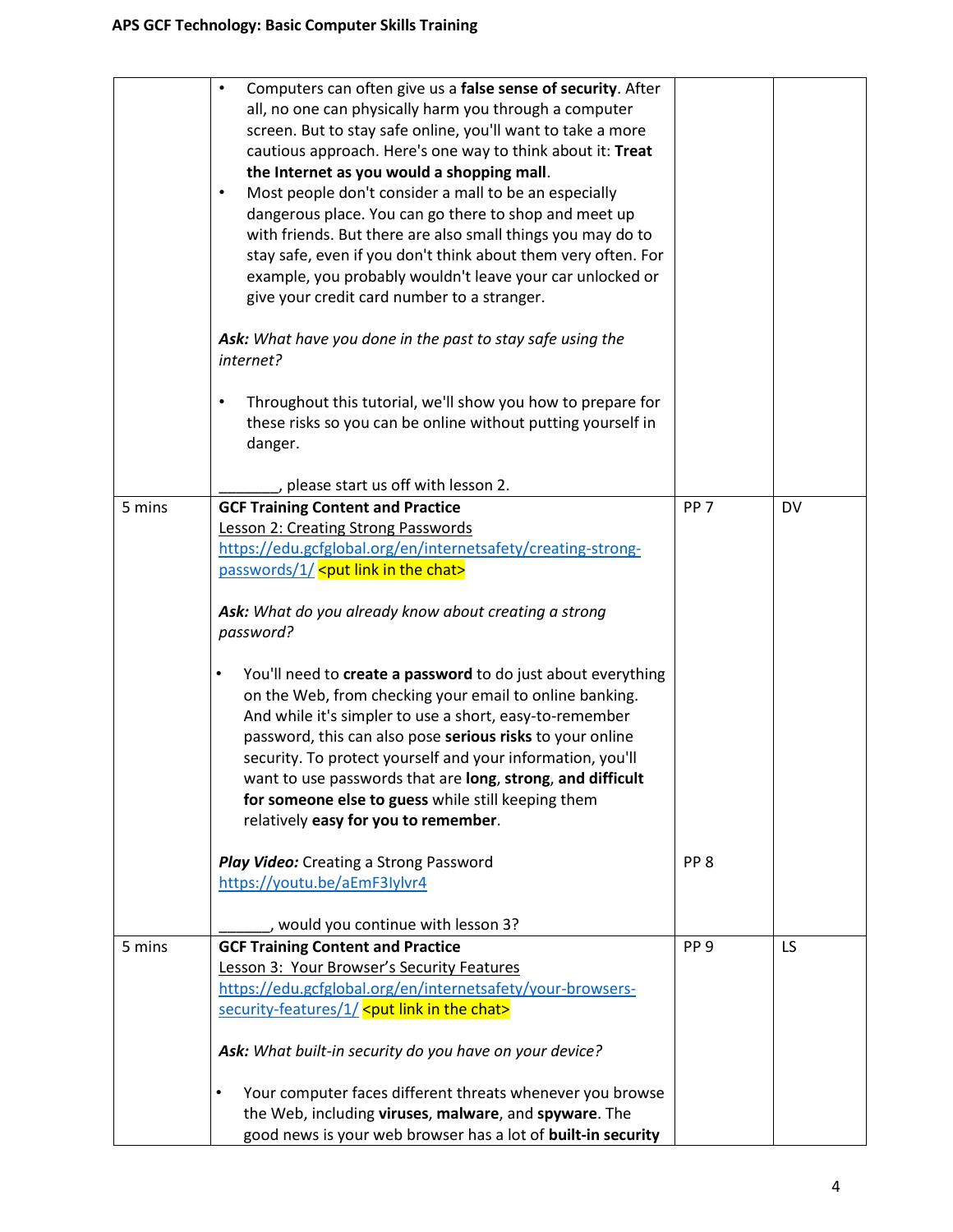|           | features to help protect your computer. Let's take a look at<br>some of the most important features you should know<br>about, as well as some simple tips you can use to stay safe<br>online. |              |     |
|-----------|-----------------------------------------------------------------------------------------------------------------------------------------------------------------------------------------------|--------------|-----|
|           | Play Video: Your Browser's Security<br>https://youtu.be/2ZZQlgV2Gus                                                                                                                           | <b>PP 10</b> |     |
|           | can you pick up with lesson 4?                                                                                                                                                                |              |     |
| 10 min    | <b>GCF Training Content and Practice</b>                                                                                                                                                      | <b>PP 11</b> | DV  |
|           | Lesson 4: Avoiding Spam and Phishing                                                                                                                                                          |              |     |
|           | https://edu.gcfglobal.org/en/internetsafety/avoiding-spam-                                                                                                                                    |              |     |
|           | and-phishing/1/ <put chat="" in="" link="" the=""></put>                                                                                                                                      |              |     |
|           | Ask: What do you think of when you hear the term Phishing?                                                                                                                                    |              |     |
|           | From email to instant messaging to social media, the<br>٠                                                                                                                                     |              |     |
|           | Internet is an essential communication tool. Unfortunately,                                                                                                                                   |              |     |
|           | it's also popular among scammers and cybercriminals. To                                                                                                                                       |              |     |
|           | protect yourself from email scams, malicious software,                                                                                                                                        |              |     |
|           | and identity theft, you'll need to understand how to identify                                                                                                                                 |              |     |
|           | and avoid potentially dangerous content in your inbox,                                                                                                                                        |              |     |
|           | including spam and phishing attempts.                                                                                                                                                         |              |     |
|           |                                                                                                                                                                                               |              |     |
|           | Play Video: Understanding Spam and Phishing                                                                                                                                                   | <b>PP 12</b> |     |
|           | https://www.youtube.com/watch?v=NI37JI7KnSc&t=1s                                                                                                                                              |              |     |
|           |                                                                                                                                                                                               |              |     |
|           | I am going to turn the session over to<br>for our Q & A.                                                                                                                                      |              |     |
| 10 mins   | <b>Q&amp;A</b>                                                                                                                                                                                | <b>PP 13</b> | LS. |
|           |                                                                                                                                                                                               |              |     |
|           | We would like to open up the session for any questions<br>٠                                                                                                                                   |              |     |
|           | you may have. If you would prefer to type your question in                                                                                                                                    |              |     |
|           | the chat, that is great. Or you can raise your hand icon and                                                                                                                                  |              |     |
|           | we can call on you to unmute.                                                                                                                                                                 |              |     |
|           |                                                                                                                                                                                               |              |     |
|           | Ask: What is one thing you learned from today's session that                                                                                                                                  |              |     |
|           | you may use yourself or share with someone else?                                                                                                                                              |              |     |
|           |                                                                                                                                                                                               |              |     |
| 3 mins    | Summary/Wrap Up                                                                                                                                                                               | <b>PP 14</b> | LS. |
|           |                                                                                                                                                                                               |              |     |
|           | Today we learned:                                                                                                                                                                             |              |     |
|           | It's important to create a strong password to keep our<br>$\bullet$                                                                                                                           |              |     |
|           | personal information safe while using the internet.                                                                                                                                           |              |     |
|           | How to find a website's security symbol and how to update<br>$\bullet$                                                                                                                        |              |     |
|           | our browser to deter malware.                                                                                                                                                                 |              |     |
|           | How to protect ourselves from email scams, malicious<br>$\bullet$                                                                                                                             |              |     |
|           | software, and identity theft.                                                                                                                                                                 |              |     |
|           |                                                                                                                                                                                               |              |     |
| 2 min     | Closing                                                                                                                                                                                       | <b>PP 15</b> | LS. |
| (or less) | We thank you for joining us today and we hope you come back                                                                                                                                   |              |     |
|           | again!                                                                                                                                                                                        |              |     |